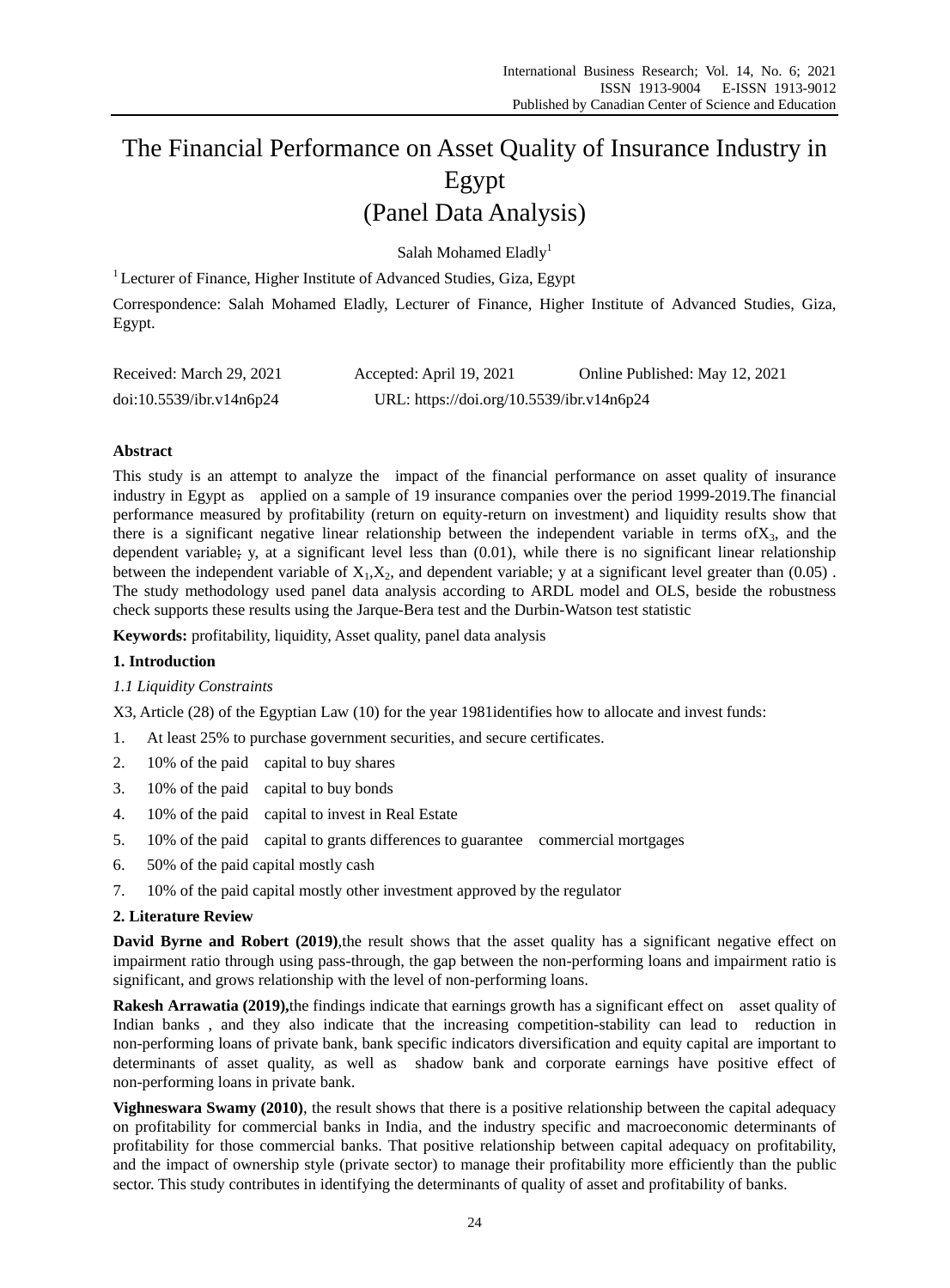**Vijaya Kittu Manda** and **Aruna Polistty (2018)**, The result shows that there is a negative relationship between volatility in asset quality on stock price. Also the study founds impact of some variables like asset quality bank size, knowledge bank non-performing loans, and monitoring risk management actually helping non-performing figures.

**Petar Kasavica (2015)** there is a positive impact of asset quality on profitability and maturity of portfolio in commercial bank.

**Edward Bace** (**2016**), there is negative correlation between profitability and level of liquid asset, and significant negative impact in profitability on non-performing loans. There is a strong positive effect of asset ratio with profit.

**Mosao Fukui** (**2017**), this research presented a model for relationship between asset quality and underlying moral hazard problems, and the relationship between asset prices and asset quality.

**Nader Alber and Hatem Ramadan (2015)**, results show that there is a significant effect between the applying of Basel committee norms on asset quality of Egyptian banks, as well as a significant effect of (credit risk and operational risk) on asset quality, while there is no significant effect of applying Basel 2 on asset quality, although there is a significant effect of applying Basel 3 on asset quality.

**Ahmed Aziz (2018)**, result shows that there is a significant relationship between liquidity and sustainable growth rate. Also there is a significant negative relationship between asset qualities although, there is a significant relationship between non-performing loan (as sub variable from asset quality) and sustainable growth rate, and there is a significant negative relationship between loans to finding rate as sub variable from asset quality on sustainable growth rate.

**Ebrahim M. Al Matari (2020),**this study aims to determine the bank profitability on the moderating role of bank liquidity, the results show that there is a significant relationship between the size of the bank and the management of asset, and there are significant relationships between the bank liquidity on capital adequacy and asset quality

**Victor Oba (2015),** the result shows that the regression model evidenced that capital adequacy positive relationship to asset quality, non-performing loans to total loans and to customers deposit has a positive relationship on return on investment.

**Eyup Kadioglu et al.,** (**2017**), the result shows that there is a negative significant relationship between the non-performing loans and profitability investigated for the Turkish banking sector, also there is negative significant relationship between the ratio of return on asset / return on equity as the variable of profitability and the non-performing loans as variable of asset quality.

**Tomasz Piskorski et al.,** (2013), the findings indicate that second liens misrepresentation loans performance is a negative significant coefficient for low- and no-documentation status consistent, also that Misreported Second Lien is positively significant with loans performance.

**Ralph Kober & et al** (2012), this study sought to investigate the impact of the total quality management on financial performance on a small medium enterprise. The finding indicates that there is a negative relationship between total quality management and financial performance.

**Jessica Wachter** (2010), the results show there is a negative correlation with the dividend yield and the stock return, the optimal allocation as the function of horizon is substantial, and the market effect.

**Mohamed Ariff (2019),** the result shows that there are differences among different types of Malaysian banking sectors (covenantal bank conventional Islamic partnership – Islamic stand-alone) in terms of the efficiency, the Islamic bank subsidiaries perform best compared to other types of Malaysian banking and more stable regarding their financing income, while the stand-alone Islamic banks have a lower asset quality comparison with other types of Malaysian banks. The conventional bank and their Islamic subsidiaries tend to be more efficient and stable with better asset quality.

**Richard Paul Vethamuthu (2019),** the results show that the public sector banks in India have performed better than the private sector because the public sector focuses on enhancing net interest margin , profit per employee, return on asset and CRAR; all these are improving the asset quality.

**Eston E. Chimkono et al** (**2016**), the results show that non-performing loans are negatively related to the financial performance, the cost efficiency ratio has a significant relation with the financial performance, cash reserve requirements has a negative relation with the financial performance and average lending interest has a positive relationship with the financial performance.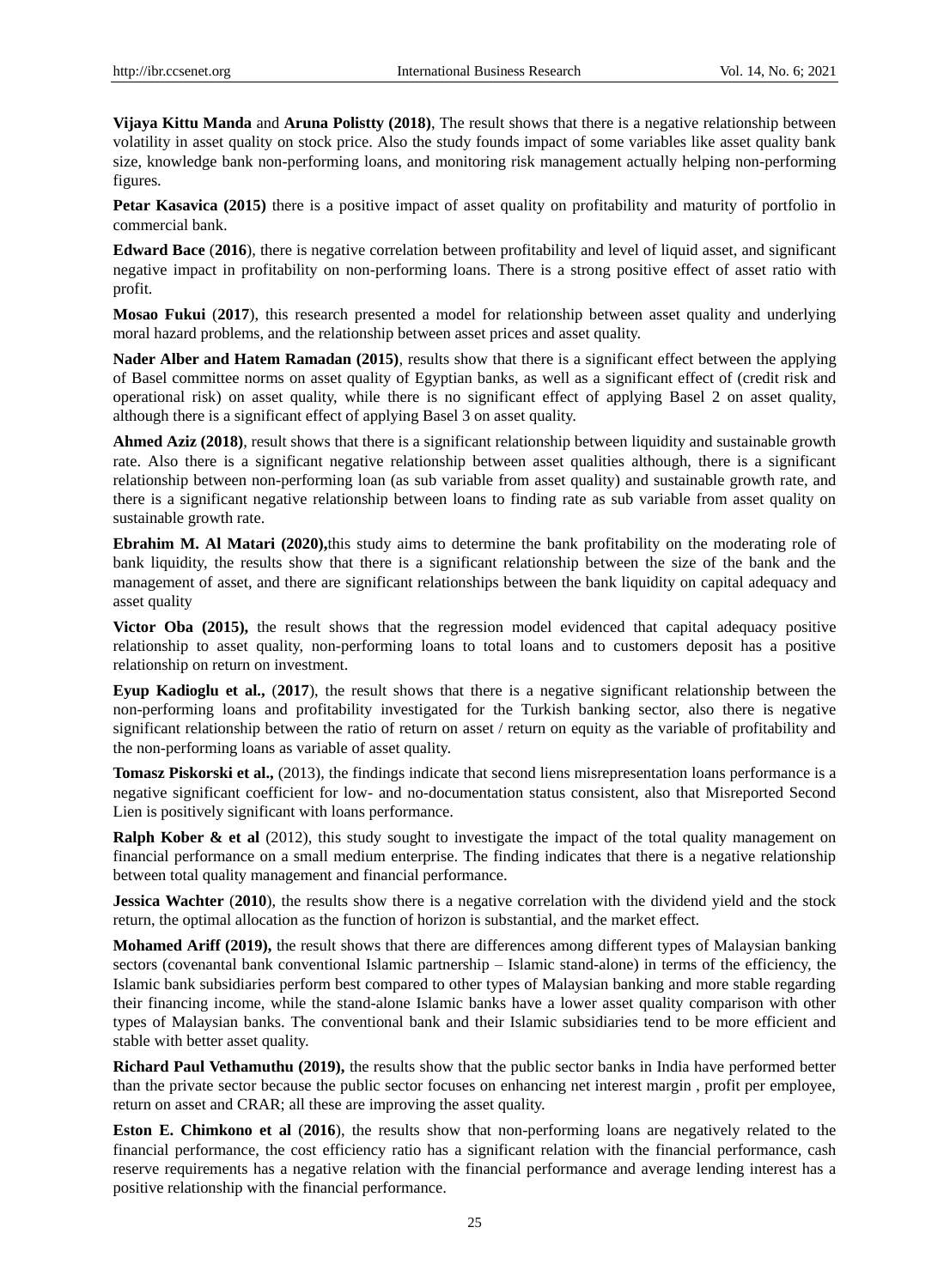**Dickson Pastory & Marobhe Mutaju (2013)**, the conclusion of this study indicates that non- performing loans have a positive coefficient with capital adequacy.

Lie Jan Kao & et al (2012), the result shows that the interest rate in banking sector is independent on the collateral asset and long term equilibrium interest rate.

**Bert Schotens** (2008), the finding of this study indicate that there is a negative association between the financial performance and social strength; also the study finding indicates that there is a weak negative relationship between the financial performance with stakeholder strengths and concerns. Besides, the finding shows the negative relationship between the financial returns and stakeholders concerns.

#### **3. Hypotheses**

 $H_1$  There is no significant relationship between the return on equity and asset quality

 $H<sub>2</sub>$  There is no significant relationship between the liquidity and asset quality

 $H_3$  There is no significant relationship between the return on investment and asset quality

The null hypotheses in all of the instances is that there is no significant relationship between the financial performance and asset quality

## **4. Research Objective**

- 1. The main objective of the research is to analyze the relationship between the profitability and liquidity on asset quality of insurance industry in Egypt
- 2. To investigate the impact of the financial performance of insurance industry on asset quality

## **5. Methodology**

There is a need to estimate to relationship between the return on equity, return on investment and liquidity on asset quality by using panel data analysis methodology consisting of different insurance category, and data across a period from 1999 to 2019. The choice of this data depends on availability of published data on annual periodic reports from the Egyptian financial regulatory authority.

#### *5.1 Research Society and Sample*

Research society includes all insurance companies working under supervision of financial regulatory authority in Egypt through the period from 1999 – 2019 which are 39 companies by the end of 2019. The sample includes 19 companies which represents approximately 49% from the number of research society.

## *5.2 Required Data*

Required data include ratio which concerning with research variable beside secondary data published by insurance companies through balance sheet and income statements. The model includes 4 variables as follows:

- 1 Asset Quality Y
- 2 Return on equity  $X_1$
- $3$  Liquidity  $X_2$
- 4 Return on investment  $X_3$

Dependent variable

| Asset quality         | Earning Asset / Total Asset                                             |  |  |  |
|-----------------------|-------------------------------------------------------------------------|--|--|--|
|                       | $=$ (Free Investment + Specialized Investment) / Total Assets           |  |  |  |
| Independent variables |                                                                         |  |  |  |
| Return on equity      | $=$ (Revenue – Expenditure) / Equity                                    |  |  |  |
| Liquidity             | $(Cash + Deposit + S. T. Loans + Treasure Bills)$ / Total Assets<br>$=$ |  |  |  |
| Return on investment  | $=$ (Revenue – expenditure) / Total Investment                          |  |  |  |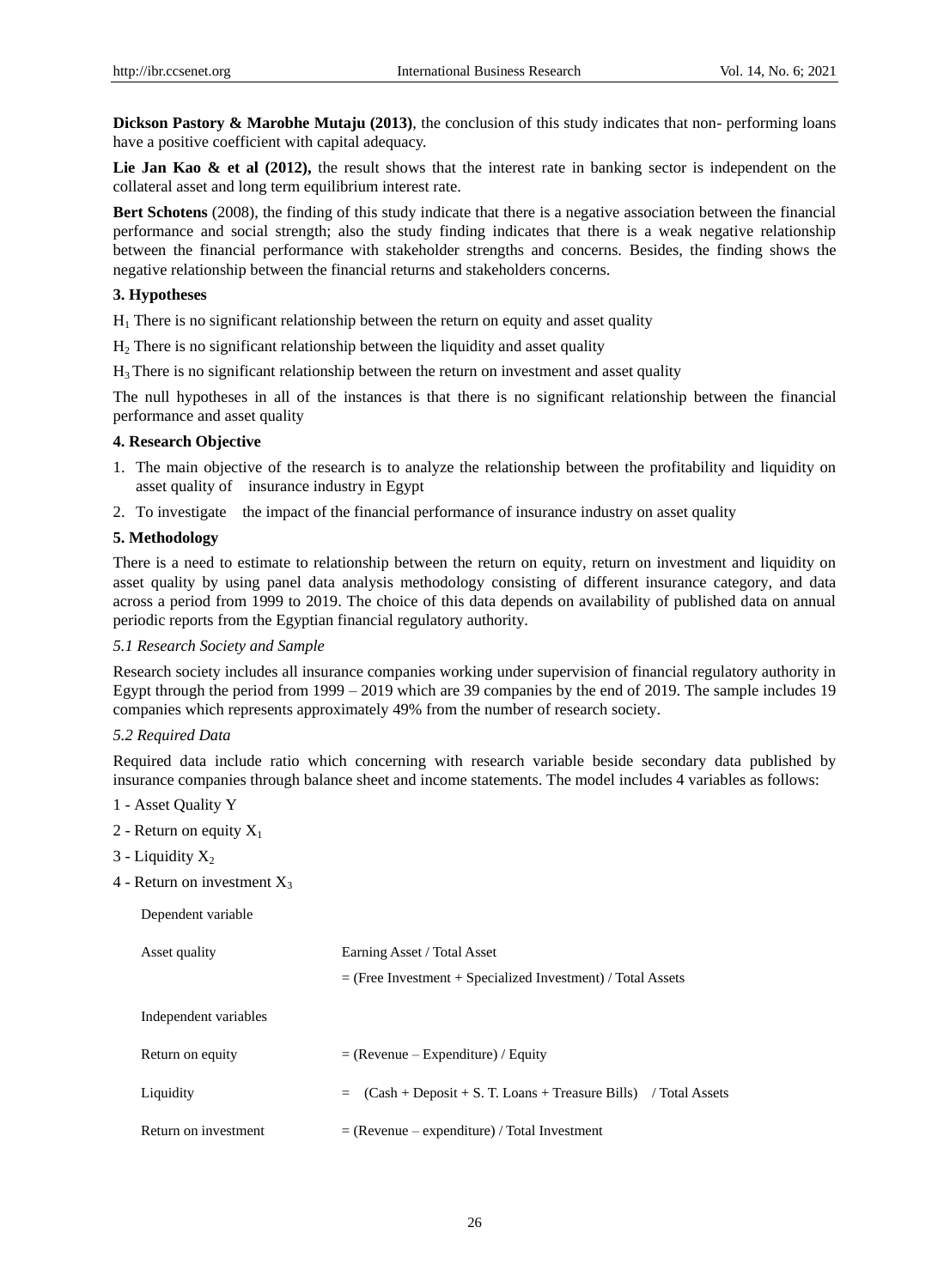#### *5.3 Statistical Tools*

To analyze the relationship between the independent variable and dependent variable using the Descriptive statistics

1- Mean 2-Median 3-Skewness 4-Kurtosis 5- standard deviation 6- Jarque-Bera 7-Probability

*5.4 Econometrics Methodology*

Panel data analysis (ARDL Model –  $R^2$  Coefficient – F test –t-test – VIF – Jarque-Bera Test – Thiele's inequality coefficient U – Akaike information criteria for top 20 models – ARDL Co integrating and Long Run Form – ARDL Bounds Test – The Durbin-Watson test statistic – Breusch-Godfrey Serial Correlation LM Test – Heteroskedasticity Test – Ramsey RESET Test

#### **6. Research Importance**

- 1-This research addresses the insurance industry in Egypt, especially the liquidity constraint which determines under supervision of the financial regularity authority in Egypt as mentioned in the introduction, profitability, and its impact on asset quality.
- 2- There is a lack of the literature review in insurance industry in Egypt in asset quality because most of literature review related to asset quality focused on the banking sector in Egypt.

#### **7. The Research Limitations**

- 1-The scope of this study was for 20 years from 1999-2019. During this period there has been an acquisition between MISR life insurance, Elsharq Company and NASG to QNB.
- 2- Some of the insurance companies published through study period like Sarwa insurance company (life and property)

## **8. Testing Hypotheses**

*8.1 Jarque–Bera Test, to Measure the Normality Distribution of All Research Variables*

Table 1. Descriptive statistics for dependent and independent variables from 1999 to 2019

| Constructs          | $Y_1$        | $X_1$       | $X_2$      | $X_3$       |
|---------------------|--------------|-------------|------------|-------------|
| Mean                | 0.814718     | 0.138785    | 0.203807   | 0.041026    |
| Median              | 0.824534     | 0.139345    | 0.093064   | 0.036967    |
| Maximum             | 0.993822     | 0.474458    | 0.918528   | 0.134261    |
| Minimum             | 0.548777     | $-0.220321$ | 0.000106   | $-0.046607$ |
| Std. Dev.           | 0.097179     | 0.141172    | 0.221161   | 0.038342    |
| <b>Skewness</b>     | $-0.387299$  | 0.082026    | 0.998195   | 0.355717    |
| Kurtosis            | 2.775117     | 2.899317    | 2.961353   | 2.784185    |
| Jarque-Bera         | 10.81580     | 0.615960    | 66.28503   | 9.188861    |
| Probability         | $0.004481**$ | 0.734930    | $0.001***$ | $0.010108*$ |
| <b>Observations</b> | 399          | 399         | 399        | 399         |

\*\*\* Significant at a level less than (0.001).

According to the above – shown table indicates that descriptive statistics of the study variables, the observed calculated descriptive statistics include the mean, medium, Maximum, minimum, standard deviation, skewness, kurtosis, Jarque-Bera and probability. The normality distributions of study variables in terms of x1(return on equity) by using the Jarque-Bera test at a significant level greater than (0.05). On the other hand the research variables in terms of y (asset quality), (liquidity) x2, and (return on investment) x3 are not normally distributed, whereas the significant of Jarque-Bera statistic is less than (0.05).

Since the Pearson skewness coefficient is less than or equal (1) or greater than or equal (-1) it can be concluded that the data are not significantly skewed. (Allan G.Bluman, 2012)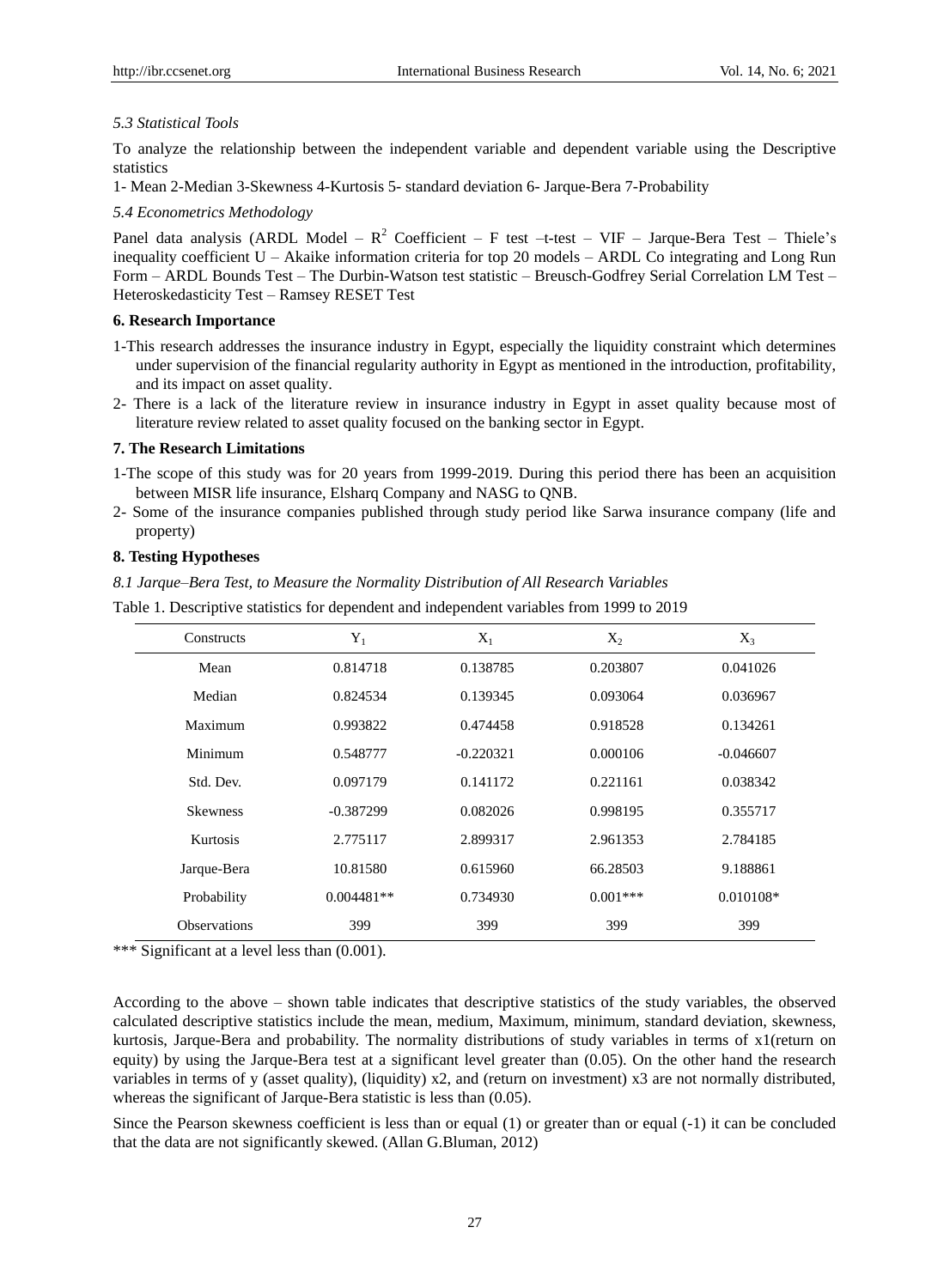## *8.2 Group Unit Root Test*

Statistically, Unit root test tests a time series whether non stationary and possess for variables to be sure that the mean and variance are invariant over time, and the value of the covariance between two time periods depends only on the distance between the two time periods and not the actual time at which the covariance is computed of the return on equity, return on investment and liquidity on asset quality using the following statistical techniques: Augmented Dickey-Fuller (ADF), Philips–Perrron (PP), and Im, Pesaran and Shin W-stat (IPSW).

Table 2. Group unit root test for dependent and independent variables from 1999 to 2019

| Method                                                 | <b>Statistic</b> | $Prob.**$   | Cross-<br>sections | Obs  |  |  |
|--------------------------------------------------------|------------------|-------------|--------------------|------|--|--|
| Null: Unit root (assumes common unit root process)     |                  |             |                    |      |  |  |
| Levin, Lin & Chu $t^*$                                 | $-9.14266$       | $0.001$ *** | 4                  | 1590 |  |  |
| Null: Unit root (assumes individual unit root process) |                  |             |                    |      |  |  |
| Im, Pesaran and Shin W-stat                            | $-11.7469$       | $0.001***$  | 4                  | 1590 |  |  |
| ADF - Fisher Chi-square                                | 149.569          | $0.001***$  | 4                  | 1590 |  |  |
| PP - Fisher Chi-square                                 | 209.456          | $0.001***$  | 4                  | 1592 |  |  |

According to the above–shown table, it indicates that stationary of the time series of the y(asset quality), (return on equity)  $X_1$ , (liquidity)  $X_2$ , and (return on investment)  $X_3$ , at level  $1 \sim (0)$  based on the constant level, through to the following criteria; LLC, IPSW, PP, ADF, at a significant level less than (0.05).

## *8.3 Co integrating Equation Model*

Statistically, Engle–Granger Co-integration test using to measure the existence of long-run equilibrium relationships among non-stationary time series variables in terms of  $(Y)$  asset quality,  $(X_1)$  return on equity,  $(X_2)$ liquidity, and  $(X_3)$  return on investment, as follows:

Table 3. Co integrating Model for dependent and independent variables from 1999 to 2019

| Dependent | tau-statistic | Prob. $*$  | z-statistic | Prob. $*$  |
|-----------|---------------|------------|-------------|------------|
| Y         | -5.731499     | $0.001***$ | $-65.81918$ | $0.001***$ |
| $X_1$     | $-8.498862$   | $0.001***$ | $-120.6772$ | $0.001***$ |
| $X_2$     | $-8.313170$   | $0.001***$ | $-115.3088$ | $0.001***$ |
| $X_3$     | -9.548406     | $0.001***$ | $-148.6119$ | $0.001***$ |

According to the above–shown table, it indicates that, there are long-term equilibrium relationships among (asset quality) as the dependent variable and variables (return on equity  $-$  liquidity  $-$  rerun on investment) as the independent variable s from 1999 to 2019, based on the both Tau-statistic, and z-statistic, at a significant level less than (0.05).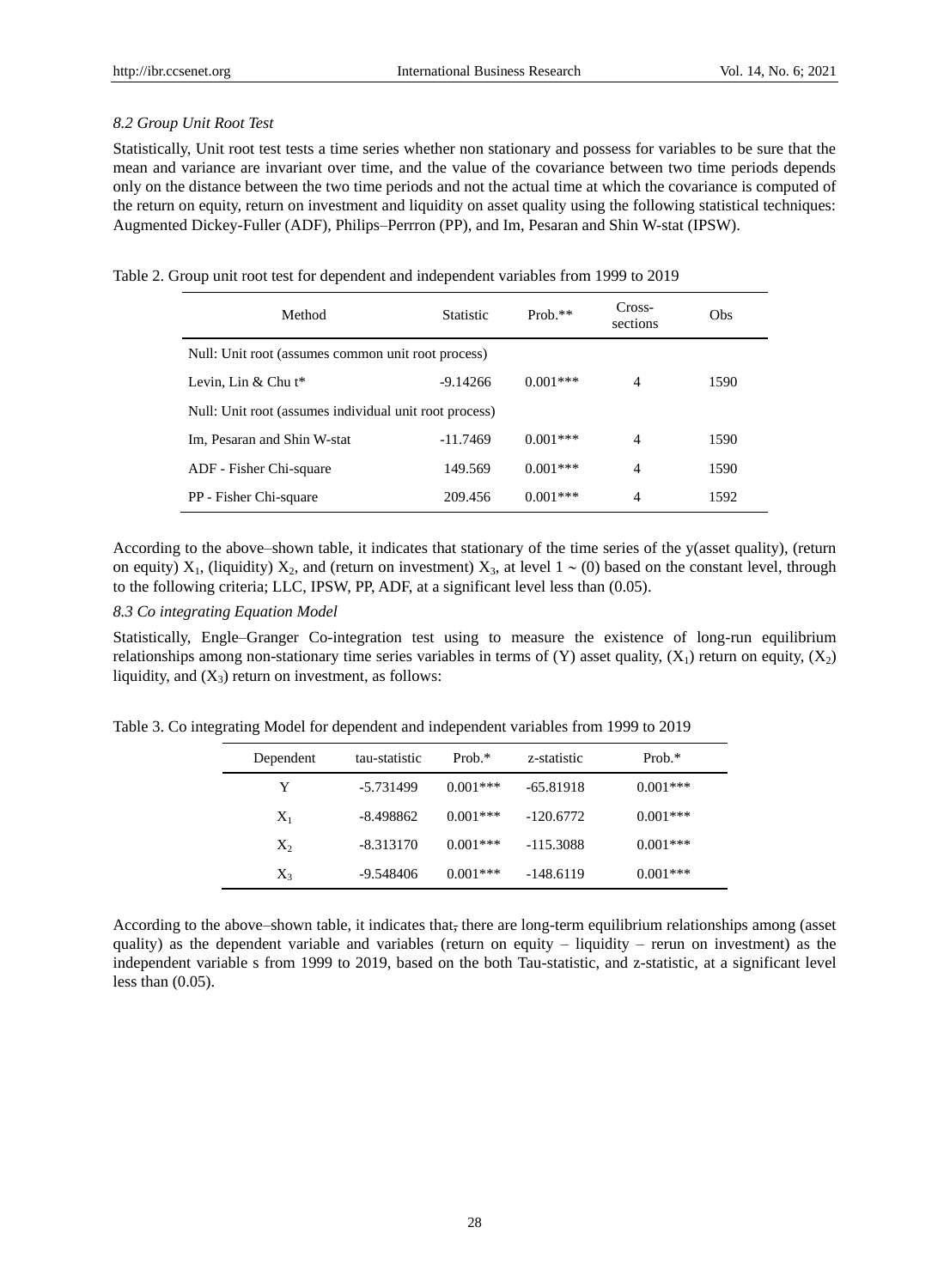#### *8.4 Pearson Correlation Matrix*

|                  | Table 4. Pearson correlation matrix to measure a significant linear relationship between the variables of the fixed |  |  |  |  |
|------------------|---------------------------------------------------------------------------------------------------------------------|--|--|--|--|
| panel data model |                                                                                                                     |  |  |  |  |

| Constructs | v             | $X_1$         | $X_2$          | $X_3$ |
|------------|---------------|---------------|----------------|-------|
| v          |               |               |                |       |
| $X_1$      | $-0.047738$   |               |                |       |
| $X_2$      | $-0.061102$   | $-0.146772**$ |                |       |
| $X_3$      | $-0.139261**$ | $0.647797***$ | $-0.203725***$ |       |

\*\*\* Significant at a level less than (0.001).

\*\* Significant at a level less than (0.01).

According to above-shown table, the study revealed that:

1-There is negatively significant linear relationship between return on investment (x3) with the asset quality (y) at a significant level less than (0.01).

2- There is no significant linear relationship between return on equity  $(x1)$  and liquidity  $(x2)$ , with the asset quality (y) at a Significant level greater than (0.05).

*8.5 ARDL (2, 0, 0, 4) Model*

Table 5. ARDL (2, 0, 0, and 4) model to determine the effect of independent variables on Y

| Variable     | Coefficient | Std. Error | t-Statistic | Prob.       | VIF      |
|--------------|-------------|------------|-------------|-------------|----------|
| $Y(-1)$      | 0.712359    | 0.050014   | 14.24309    | $0.001$ *** | 3.127154 |
| $Y(-2)$      | 0.113143    | 0.050248   | 2.251689    | $0.0249*$   | 3.158291 |
| $X_1$        | 0.006898    | 0.026381   | 0.261472    | 0.7939      | 1.822928 |
| $X_2$        | $-0.013284$ | 0.013230   | $-1.004118$ | 0.3160      | 1.088092 |
| $X_3$        | 0.069938    | 0.118388   | 0.590757    | 0.5550      | 2.731242 |
| $X_3(-1)$    | $-0.257539$ | 0.111533   | $-2.309086$ | $0.0215*$   | 2.422647 |
| $X_3(-2)$    | 0.134792    | 0.113781   | 1.184667    | 0.2369      | 2.521679 |
| $X_3(-3)$    | 0.111790    | 0.111210   | 1.005213    | 0.3154      | 2.409705 |
| $X_3(-4)$    | $-0.290413$ | 0.097309   | $-2.984421$ | $0.0030**$  | 1.840809 |
| $\mathsf{C}$ | 0.152983    | 0.027282   | 5.607567    | $0.001***$  |          |

**R 2 =69.2% F-test= 95.95 sig=0.001\*\*\* AIC =-2.95 SC=-2.85 HQC=-2.91 RMSE=0.092 U= 0.056 DW=2.004JB=204.4 sig=0.000 BGSC=0.218 sig=0.8046 Heteroskedasticity Test: ARCH =2.15 sig=0.075 Ramsey RESET=1.246 sig=0.213 ARDL Bounds Test=7.86 CVB 1%=(4.29,5.61)**

**Y = 0.712359270649\*Y (-1) + 0.113143418872\*Y (-2) + 0.00689789331513\*X1 - 0.0132841094292\*X2 + 0.0699383487565\*X3 - 0.257539031814\*X3(-1) + 0.134792033668\*X3(-2) + 0.111789938237\*X3(-3) - 0.290412501965\*X3(-4) + 0.152982958851**

**Cointeq = Y - (0.0395\*X1 -0.0761\*X2 -1.3263\*X3\* + 0.8767 )**

According to above-shown table indicates that the panel estimation model using least squares, it can be concluded that:

8.5.1 The Coefficient of Determination:  $R^2$ 

The result shows that The  $R^2$  value is 69.2%. that mean The Independent Variables (Return on equity – liquidity – Return on investment) were accepted in the ARDL  $(2, 0, 0, 4)$  model explain (69%) from total variation of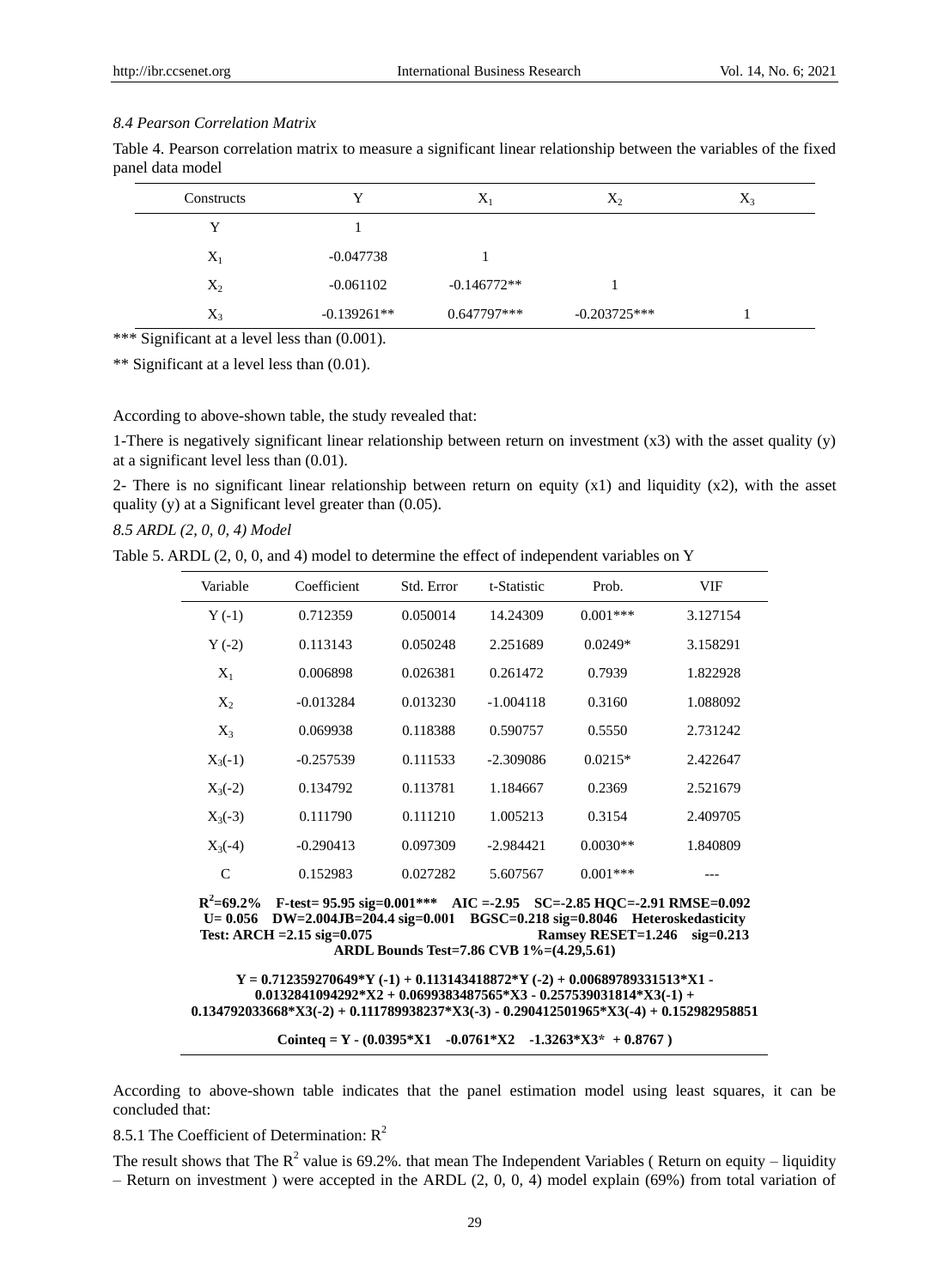dependent variable (y) (asset quality), and the rest percent due to either the random error in the regression model or other Independent Variables excluded from regression model.

#### 8.5.2 F Test

According the above-shown table indicates that, F test" is (95.95) at a significant level at less than (0.001), t the result that (return on equity, liquidity and return on investment) as independent variables were accepted in the model have been affected on the level of (asset on quality) y.

#### 8.5.3 t-test

The most significant independent variables were accepted in the model are:

Y (-1), Y (-2),  $X_3$ (-1) and  $X_3$ (-4) significant level less than (0.05).

#### 8.5.4 VIF

Statistically, the VIF (The Variance Inflation Factors) is a calculation of the variance in a model, it computes the severity in an ordinary least square of regression model that used for analysis relationship between return on equity, return on investment and liquidity with the asset quality in this study, the problem appears with statistical technique when variance inflation factors exceed 10, in this study as shown on above table the value of VIF less than 4, therefore the model has not suffering from the multicollinearity problem.

## 8.5.5 The Jarque-Bera Test

However the significance value of the test statistic  $(\leq 0.05)$ , then we would reject the null hypothesis (H0): residuals are normally distributed. But Pearson skewness coefficient (-0.57) is greater than or equal (-1), it can be concluded that the data are not significantly skewed. (Allan G.Bluman, 2012)

#### 8.5.6 Thiele's Inequality Coefficient U

U Thiele's inequality used to measure the accuracy of the estimates of the ARDL (2, 0, 0, 4). The range from 0 to 1, where zero indicates a perfect fit. Since a value reaches to zero (0.056) indicating the goodness of fit of the panel model, at a percent of not less than (94%).

#### 8.5.7 Akaike Information Criteria for Top 20 Models

Based on the value of the AIC index, the best model for explaining the behavior of the dependent variable y is the ARDL (2, 0, 0, 4).

#### 8.5.8 ARDL Co integrating And Long Run Form

The above-shown table indicates that, there is a long-term equilibrium relationships between asset quality (Y), as a dependent variable with (return on investment)  $X_3$  as independent variable, at a significant level less than (0.05), which indicates the relatively rapid changes in the asset quality (Y), as a change of (10%) lead to long-term changes of  $(1.32\%)$ , in the independent variable in terms of return on investment  $(X_3)$ .

#### 8.5.9 ARDL Bounds Test

Whereas the calculated value of the ARDL Bounds (7.86) test is greater than the tabulated value at a significant level (1%), indicates the reject of the null hypothesis that there are no long-term relationships between the variables of the ARDL (2, 0, 0, 4). This result shows that accepting the alternative hypothesis that there are long-term relationships between the independent variables and y.

#### 8.5.10 The Durbin-Watson Test Statistic

According to the above-shown table, it indicates that the value of The Durbin-Watson test statistic (2.004) compared with The Durbin-Watson statistic ranges in value from 0 to 4. A value toward 4 indicates negative autocorrelation. Whenever the test statistic value (2.004) was greater than DU, the result shows not reject the null hypothesis.

Null hypothesis that the residuals from an Ordinary least-squares regression are not auto correlated against the alternative that the Residuals follow an AR1, positive first-order autocorrelation, process. A value near 2 indicates non-autocorrelation; a value toward 0 indicates positive autocorrelation; a value toward 4 indicates negative autocorrelation. Since the test statistic value (2.004) was greater than DU

# 8.5.11 Breusch-Godfrey Serial Correlation LM Test

The above-shown table indicates that the value of The Breusch–Godfrey serial correlation LM test is (.218) when the significance value of the BGSC test statistic  $(\geq 0.05)$ ; (0.8046), the result shows that , would not reject the null hypothesis (H0): there is no serial correlation up to lag order p2.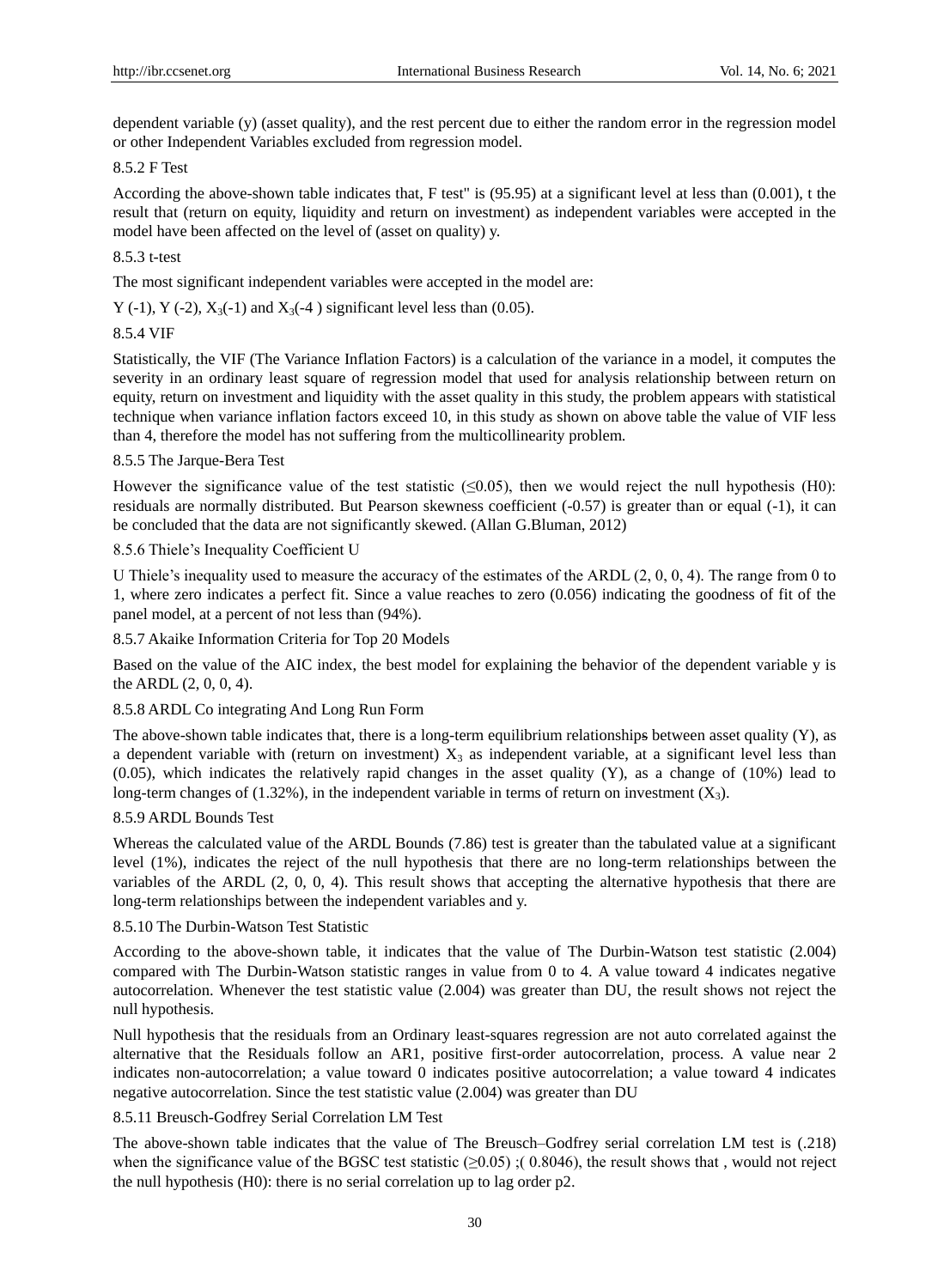#### 8.5.12 Heteroskedasticity Test

When using an [Ordinary Least Squares](https://en.wikipedia.org/wiki/Ordinary_least_squares) (OLS), one of the important assumptions is the error term has a [contrast](https://en.wikipedia.org/wiki/Mathematical_constant) [variance](https://en.wikipedia.org/wiki/Variance) (Homoskedasticity). If the error terms have not constant variance, it reflects the heteroskedastic. This might not be true even if the error term is assumed to be drawn from identical distributions.

By conducting the Heteroskedasticity Test: ARCH for the residuals values of the multiple regression model, it concluded that the level of significance for the tests: F-statistic, Obs \* R-squared, is greater than (0.05) ;( 0.0746), which indicates the acceptance of the null hypothesis which provides for the Homoskedasticity of error term.

#### 8.5.13 Ramsey RESET Test

According to the above-shown table the value of the Ramsey RESET TEST is (=0.092) when the significance value of the t-statistic  $\cdot$ F-statistic  $\cdot$ Likelihood ratio test statistic ( $\geq 0.05$ ) ;( 0.2134), the result shows that, would not reject the null hypothesis (H0): The functional form is correct, no omitted variables (extra terms are statistically not significant).

This test is method of testing whether there exist nonlinear significant relationship when build linear regression model and whether non-linear combinations of the fitted values, Along with that non-linear combinations of the explanatory variables have any power in explaining the response variable, Omitted Variables.

#### **9. Conclusion and Discussion**

This study attempts to analyze the impact of the financial performance on asset quality in insurance industry in Egypt as applied on a sample of 19 insurance companies over the period 1999- 2019 asset quality as measured by earning asset to total asset, while the financial performance measured by liquidity and profitability (return on equity – return on investment) results indicate that.

Pearson correlation matrix evidenced a significant negative linear relationship between the independent variable  $X_3$  in terms of (return on investment), and the dependent variable y (asset quality) at a significant level less than (0.01). This result concurs with Eyup Kadioglu et al (2017). However panel data analysis result shows that The Independent Variables were accepted in the ARDL (2, 0, 0, 4) model explain (69%) from total variation of dependent variable (Y), and the rest percent due to either the random error in the regression model or other Independent Variables excluded from regression model

Also evidenced, there is no significant linear relationships between the independent variable of  $X_1$  return on equity, X liquidity 2, and dependent variable; Y asset quality at a Significant level greater than (0.05). This result concur with Edward Bace (2016) however the calculated value of the ARDL Bounds (7.86) test is greater than the tabulated value at a significant level (1%), indicating the rejection of the null hypothesis that there are no long-term relationships between the variables of the ARDL (2, 0, 0, 4) and then accepting the alternative hypothesis that there are long-term relationships between the independent variables and Y.

## **References**

- Abata, M. A. (2014). Asset Quality and Bank Performance: A Study of Commercial Banks in Nigeria. *Research Journal of Finance and Accounting, 5*(18).
- Ahmad, A. P. P. (2018). Liquidity and Asset Quality on Sustainable Growth Rate of Banking Sector. *International Journal of Science and Research, 7.*
- Allang, B. (2012). *Elementary Statistics, a brief version. McGraw hill* (6th ed.).
- Bert, S. (2008). Stakeholder Relations and Financial Performance. *Journal of Sustainable Development, 16*(3). https://doi.org/10.1002/sd.364
- David, B., & Robert, K. (2019). *Bank Asset Quality and Monetary Policy pass-through.* Working Paper Series, No. 98, June.
- Dickson, P., & Marobhe, M. (2013). the Influence of Capital Adequacy on Asset Quality of Banks in Tanzania. *International Journal of Economics and Finance, 5*(2). https://doi.org/10.5539/ijef.v5n2p179
- Ebrahim, M. A. M. (2020). The determinants of bank profitability of GCC: The role of the bank liquidity as moderating variable-Further analysis. *International Journal of Finance & Economic, 26*(1).
- Edward, B. (2016). Bank profitability: Liquidity, capital and asset quality. *Journal of Risk Management in Financial Institutions, 9*(4).
- Eston, E. C. et al. (2016). Effect of Non-Performing Loans and Other Factors on Performance of Commercial Banks in Malawi. *International Journal of Economics, Commerce and Management, IV*(2).